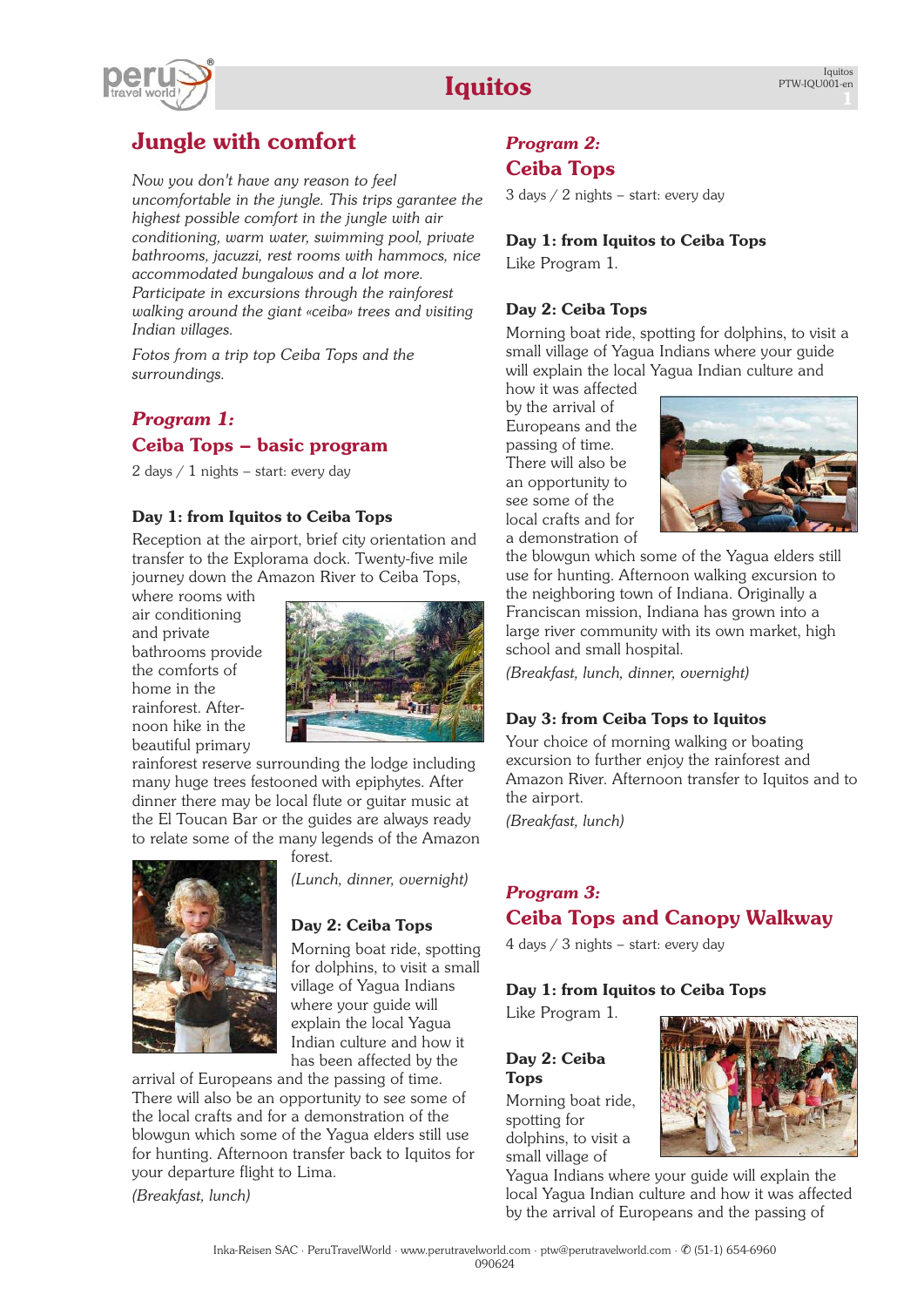# **Iquitos**



time. There will also be an opportunity to see some of the local crafts and for a demonstration of the blowgun which some of the Yagua elders still use for hunting. Afternoon walking excursion to the neighboring town of Indiana. Originally a Franciscan mission, Indiana has grown into a large river community with its own market, high school and small hospital.

*(Breakfast, lunch, dinner, overnight)*

## **Day 3: Canopy Walkway**

Early morning departure from Ceiba Tops by boat to the narrow motorcar crossing connecting the



Amazon and Napo Rivers to continue by boat to ExplorNapo Lodge for breakfast. Hike to the spectacular Canopy Walkway spanning over 500 meters (one-third of a mile), connected by tree platforms, and reaching a height of over 35 meters (115 feet) but accessible without any type of climbing skill or equipment. After lunch, visit the *ReNuPeRu Ethnobotanical Garden* where over 240 medicinal plants are cultivated by a local shaman who will explain the nature of Amazonian natural healing and the uses of some of the plants. Return to Ceiba Tops in time to enjoy the pool or hammocks before dinner.

# **Day 4: from Ceiba Tops to Iquitos**

Your choice of morning walking or boating



excursion to further enjoy the rainforest and Amazon River. Afternoon transfer to Iquitos and to the airport. *(Breakfast, lunch)*

# *Program 4:* **Ceiba Tops, Canopy Walkway and Explorama Lodge**

5 days / 4 nights – start: every day

**Day 1: from Iquitos to Ceiba Tops** Like Program 1.

# **Day 2: Explorama Lodge**

Early morning birding excursion. After breakfast board boats to continue down the Amazon River to the rustic Explorama Lodge and hike the



*Bushmaster Trail* where scientific studies by the Missouri Botanical Gardens have found the world's highest biodiversity of trees per square hectare. Continue

on to visit a small village of Yagua Indians where your guide will explain their culture and how it has been affected by the passing of time. There will be an opportunity to trade for or purchase some of their local crafts and for a demonstration of the use of the blowgun which some of the Yagua elders still use for hunting. After lunch walk along a local Amazon River trail stopping at a *ribereños house*, corner store and sugar cane rum factory. Return by boat to Ceiba Tops.

*(Breakfast, lunch, dinner, overnight)*

## **Day 3: Ceiba Tops**

Early morning birding. Morning boat excursion to *Monkey Island*, a private reserve where more than five species of tropical primates including small tamarins, saki, titi and large woolly monkeys are protected. Afternoon boating excursion in search of sloth, found in Cecropia trees at the water's edge, and the two species of freshwater river dolphin, pink and grey, found in Amazonian waters. Weather permitting, enjoy a beautiful Amazonian sunset on the river.

*(Breakfast, lunch, dinner, overnight)*

## **Day 4: Canopy Walkway**

Early morning departure from Ceiba Tops by boat to the narrow motorcar crossing connecting the Amazon and Napo Rivers to continue by boat to ExplorNapo Lodge for breakfast. Hike to the





spectacular Canopy Walkway spanning over 500 meters (one-third of a mile), connected by tree platforms, and reaching a height